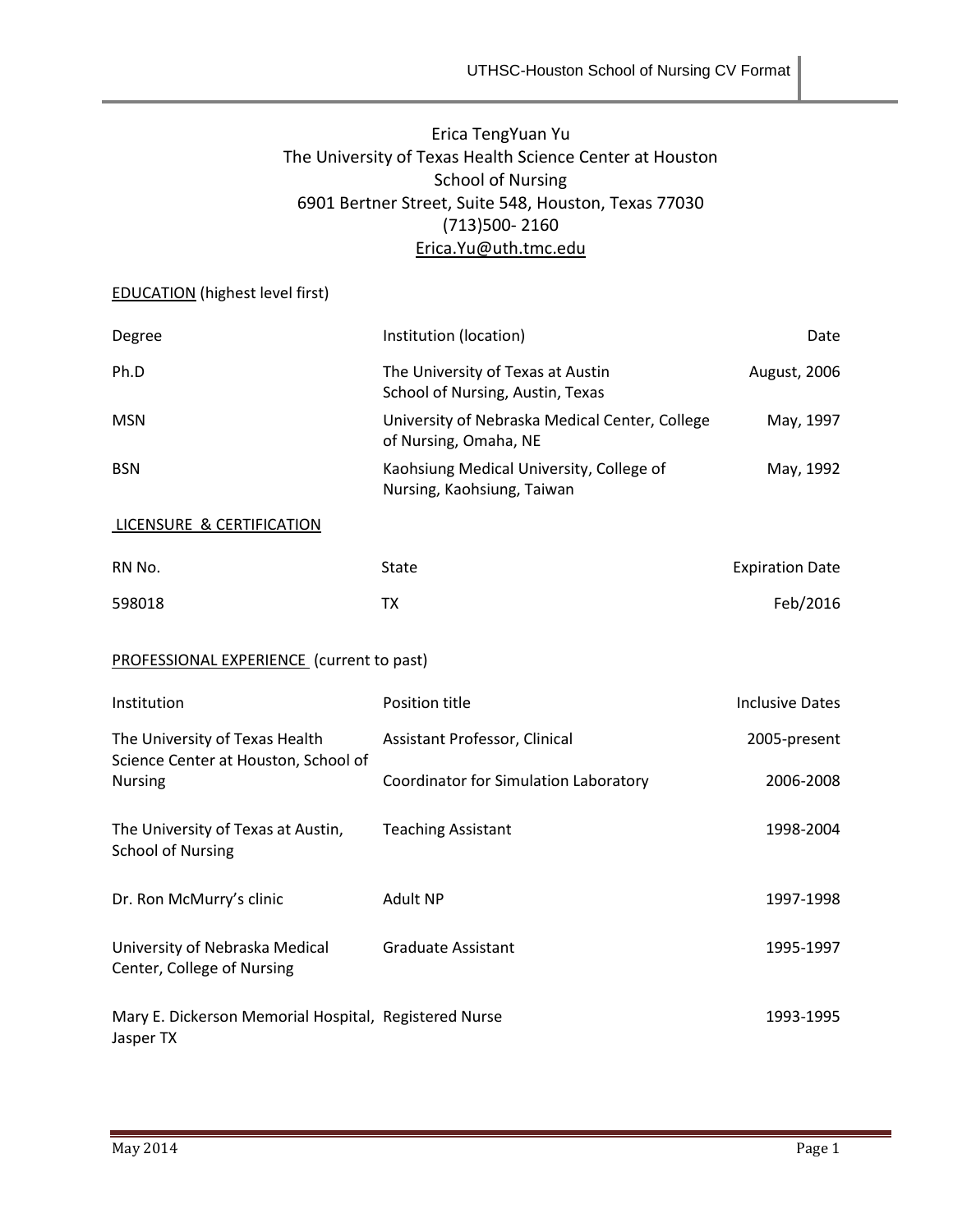# HONORS & AWARDS (current to past)

| Award                                               | Awarding Organization                                                       | Date      |
|-----------------------------------------------------|-----------------------------------------------------------------------------|-----------|
| International Program Award                         | UTHSC Office of International Program                                       | 2007      |
| John P. McGovern Outstanding<br>Teacher of the Year | <b>UTHSC</b>                                                                | 2006      |
| University fellowship                               | The University of Texas at Austin                                           | 1999-2003 |
| Research Forum                                      | Dean's Award for Excellence at Spring University of Nebraska Medical Center | 1996      |

#### **GRANTS**

#### Research Grants (current to past)

Big Data in Symptoms research BootCamp, NINR, July 2014.

PARTNERS Research Grant 2012, Exploring the Relationship Between a Novel Genetic Marker and Depressive Symptoms on cardiac Outcomes Among Patients with Acute Coronary Syndrome, PARTNERS, **PI: Erica Yu**, \$13,940.

PARTNERS Research Grant 2012, Association of Serotonin transporter gene polymorphisms with depressive symptoms and future cardiac events in patients with acute coronary syndrome, PARTNERS, PI: Jennifer Sanner, **Co-PI: Erica Yu**, \$14,577.

Summer Genetics Institute 2011, submitted and funded to attend one month training, June 2011

Minority Supplement for Interactions Among Depressive Symptoms and Genetic Influences on Cardiac Outcomes (3R01NR010235-03S2), NIH/NINR, PI (Dr. Lorraine Frazier is PI of the R01), \$209,894, 07/20/2010 – 05/31/2012.

#### **PUBLICATIONS**

Frazier, L., Sanner, J., **Yu,** E., Cron, S., Moeller, F. G. (2013). Using a Single Screening Question for Depressive Symptoms in Acute Coronary Syndrome Patients, Journal of Cardiovascular Nursing, April 30, 2013 (Epub, ahead of print).

Frazier, L., **Yu,** E., Sanner, J., Liu, F., Udtha, M., Cron, S., Coulter, S., Bogaev., R. (2012). Gender differences in self-reported symptoms of depression among patients with acute coronary syndrome, Nursing Research and Practice, Article ID 109251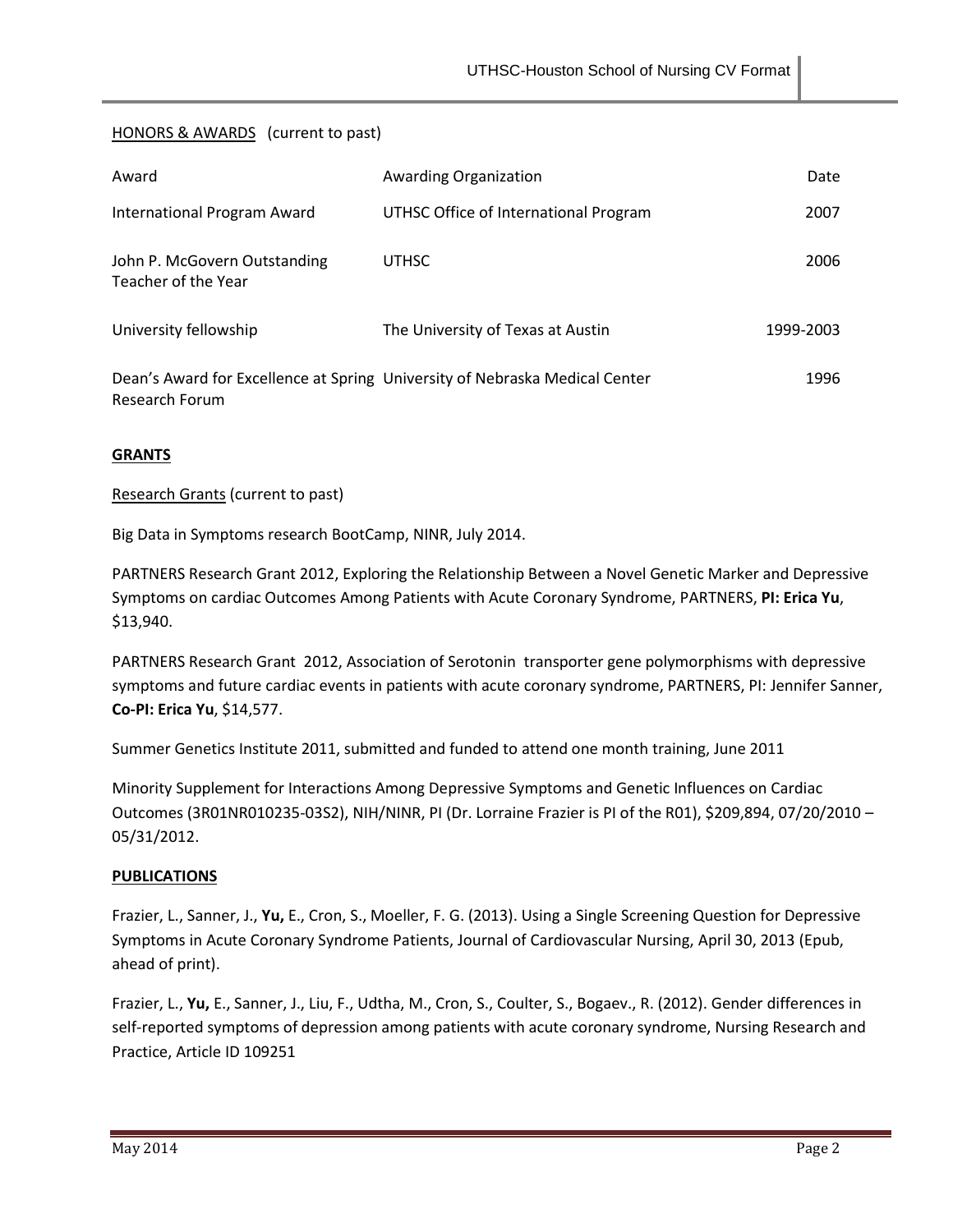Sanner, J., **Yu,** E., Udtha, M., Williams, H. (2013). Nursing and Genetic Biobanks, Nursing Clinics of North America: Genomics, 48, 637-648.

Udtha, M., Nomie, K., **Yu**, E., Sanner, J. (2014). Current and emerging strategies to improve research follow-up rates, Nursing Research (submitted , July 9, 2014)

Chun, M. & **Yu**, E. (2013). The bidirectional relationship between myocardial infarction and depression: a 6-year follow-up, European Journal of Cardiovascular Nursing (submitted May 27, 2014).

**Yu**, E., Sanner, J., Strunk, F., & Nomie, K. Ethical Considerations in the Informed Consent Process for Genetic Biobanks, Briopreservation and Biobanking (submitted, April 17, 2014).

**Yu**, E., Sanner, J., Cron, S. & Frazier, L. The effect of time on depression screening scores among patients with acute coronary syndrome, Research in Nursing and Health (submitted, July 31<sup>st</sup>, 2014)

# **PRESENTATIONS**

International (current to past)

**Yu,** E , Sanner, J., & Frazier, L. (February 14, 2014). The Association between Selected Inflammatory Cytokines and Cardiac Outcomes among Acute Coronary Syndrome Patients with Prior Untreated Depressive Symptoms, SNRS 2014, San Antonio, TX).

**Yu,** E., (October 4, 2013). Exploring The Relationship Between vWF Polymorphisms And Depressive Symptoms On Cardiac Outcomes Among Patients With Acute Coronary Syndrome, ISONG 2013, Bethesda, MD.

**Yu**, E. (April 18-19, 2013). Genetics and Genomics in Nursing: From Base Pairs to Bedside Practice (Translational research conference, Taipei Medical University, College of Nursing, Taipei, Taiwan (Invited).

**Yu**, E.. & Zimmerman, L. (April 22, 2013). Dissemination and Implementation of Nursing Science into the Clinical Practice, Kaohsiung Medical University, Kaohsiung, Taiwan (Invited).

**Yu**, E., Sanner, J., Udtha, M., & Frazier, L. (February 27, 2013). Association of Self-Reported Depression History with Depression Scores During Hospitalization for Acute Coronary Syndrome and Cardiac Outcomes, SNRS 2013, Little Rock, AR

**Yu,** R., Sanner, J., Udtha, M., & Frazier, L. (October 26, 2012). The Association Between A Genetic Marker Within The von Willebrand Factor Gene and Depression Screening Scores In Cardiac Patients, ISONG 2012, Philadelphia, PA.

Yu, E., Sanner, J., & Udtha, M. (October 19, 2012) Genetic Biobanks: Our Past, Present, and Future: A Focus on Professional and Public Perception towards Genetic Biobanks. IACRN 2012, Houston, TX.

**Yu**, E., Sanner, J., Udtha, M., Liu, F., & Frazier, L. (February 25, 2012). Comparing the depression screening scores between admission and 2 weeks post discharge among patients admitted for acute coronary syndrome, SNRS 2012, New Orleans, LA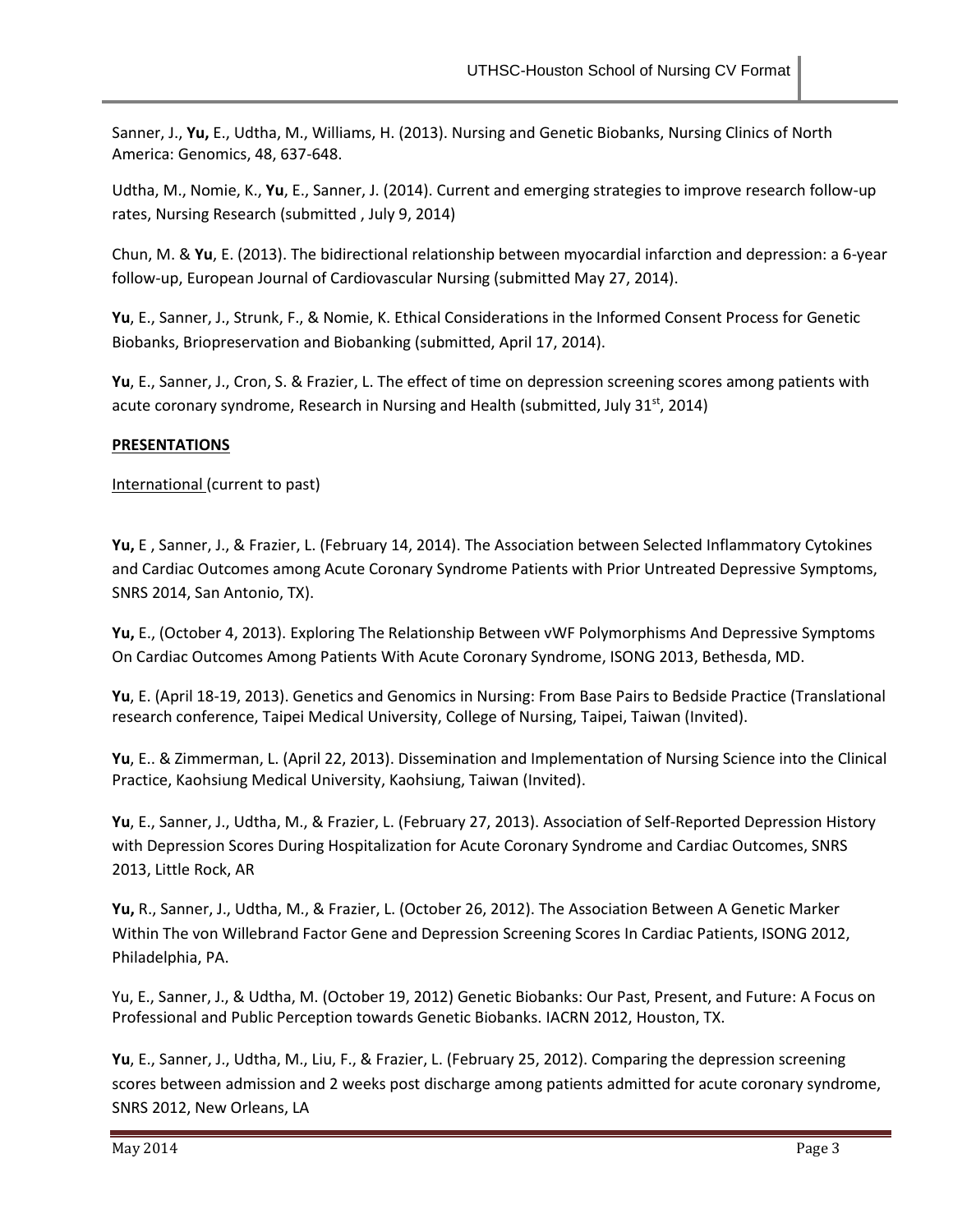**Yu**, E. (October 28, 2011), Genetics and Genomics in Nursing, Kaohsiung Medical University, College of Nursing, Kaohsiung, Taiwan (invited)

**Yu**, E. (October 21, 2011), Genetics and Genomics in Nursing and ethical considerations, Taipei Medical University, College of Nursing, Taipei, Taiwan (invited)

**Yu**, E. (October 21, 2011). The use of Clinical Simulation in Nursing Education, Taipei Medical University, College of nursing, Taipei, Taiwan (Invited)

**Yu**, E. (March 12, 2008), Using High Fidelity Simulators to Train Nurses – Experiences with the Methodist Hospital, Taipei, Taiwan (invited)

# National (current to past)

**Yu**, E. & Sanner, J. (June 19, 2012), Translational Research: Implications for Biobanks and Informed Consent (Invited), IACRN National Meeting.

**Yu,** E. (January 3, 2012), Ethical Considerations for Genetic Research with Postmortem Tissues (Invited), Forensic Conference.

**Yu**, E. (October 13, 2011), "History of Depression Affects Patients' Depression Scores and Inflammatory Biomarkers in Women Hospitalized for Acute Coronary Syndromes", NYP Using Evidence to Advance Practice Research Symposium, New York Presbyterian Hospital System, New York, NY.

**Yu**, E. & Frazier, L. (September 30, 2011). The Relationship of depression and Inflammatory proteins over time among economically disadvantaged women hospitalized for acute coronary syndrome, Gulf Coast Women's Health Research Forum 2012, Houston, TX.

**Yu**, E. & Frazier, L. (March 30, 2011), "The Relationship of Depression and Inflammatory Proteins Over Time Among Economically Disadvantaged Women Hospitalized for Acute Coronary Syndrome", CHPR conference, Austin, TX.

Sanner, J., Frazier, L, **Yu**, E. (March 30, 2011), "High self-Reported Symptoms of Depression Among Women during Hospitalization for ACS", CHPR conference, March 30, Austin, TX.

Frazier, L. & **Yu**, E. (October, 2010) "Genetics Boot Camp for Practitioners", AHA Scientific Sessions, Orlando, FL.

**Yu**, E & Frazier, L. (September 23, 2010), "History of Depression Affects Patients' Depression Scores and Inflammatory Biomarkers in Women Hospitalized for Acute Coronary Syndromes". 2010 Heart-Brain Summit, , Las Vegas, NV,

**Yu**, E., Hong, Y. F. (April 24, 2009), Use Electronic Health Record to Enhance Student Learning, AACN Hot Issues Conference, Salt Lake city, UT.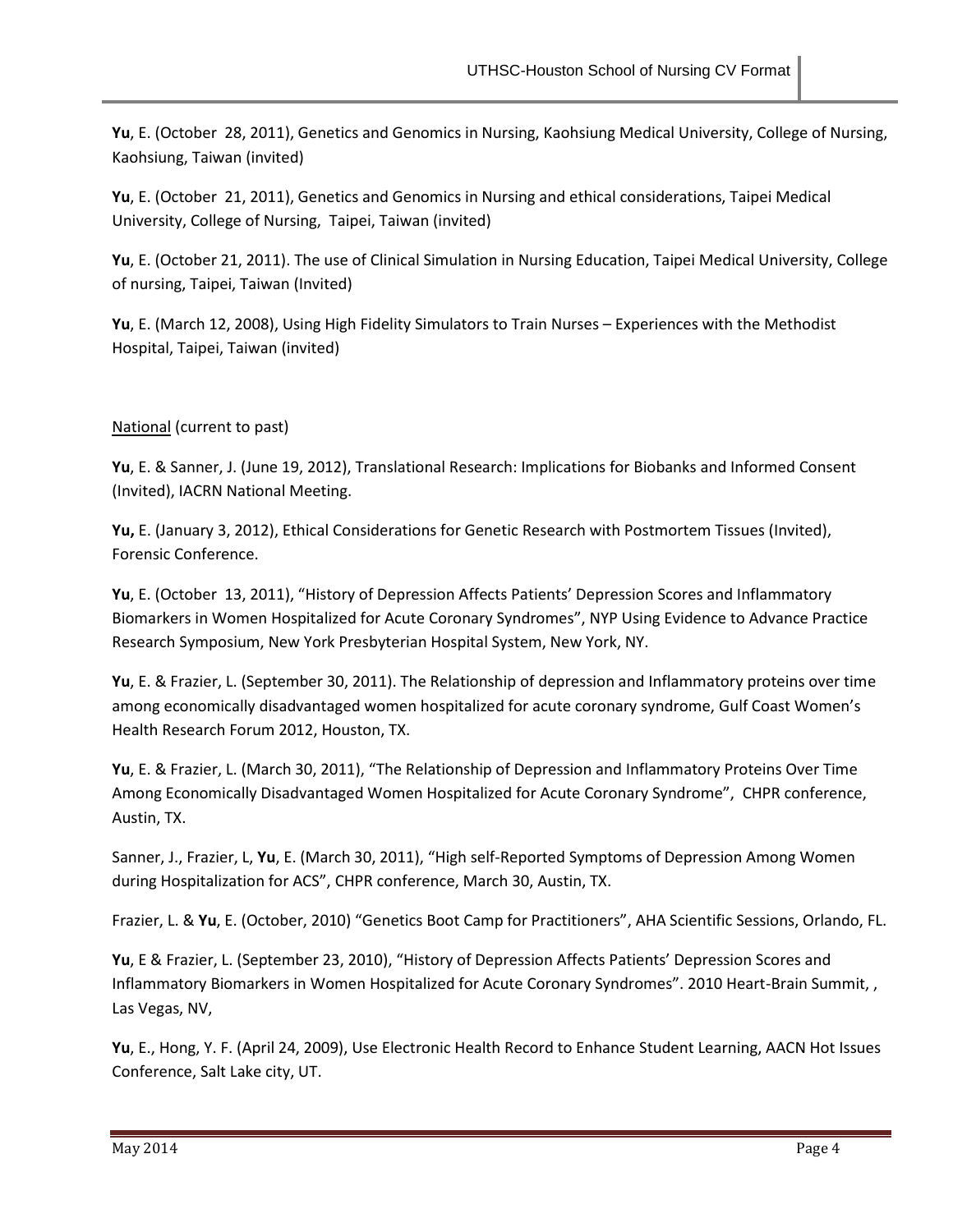**Yu**, E. (February 22, 2007), The Perceptions and Knowledge of Cardiovascular Disease Risk Factors Among Chinese Americans, Southern Nursing Research Society 2007 Annual Conference, Galveston, TX

**Yu**, E., Hong, Y. F. (November 17, 2006), Using High-Fidelity Simulators in Nursing Curriculum and Outcome Measurement, AACN Baccalaureate education Conference, Orlando, FL.

Regional/State (current to past)

Local (current to past)

**Yu**, E. (August 17, 2013), Heart Disease Risk factors and Prevention, Chinese Community Center Caregiver Training, Houston, TX (Invited).

**Yu**, E. (July 31, 2013), Disseminating Evidence-Based Practice Project Findings. The Methodist Clinical Scholar Series, The Methodist Hospital, Houston, TX (Invited).

**Yu**, E. (June 27, 2013), Novice Genetic Biomarkers to Identify High Risk Acute Coronary Patients – Translating Bench Discovery to Bedside Practice, The Gene Day, Michael E. DeBakey VA Medical Center, Houston, TX (Invited).

**Yu**, E. (March 28, 2013). The Association Between A Genetic Marker Within the vWF Gene and Depression Screening Scores in Cardiac Patients. TMH research Grand Round and Evidence-Based Practice Council, Houston, TX (Invited).

**Yu**, E. (October 11, 2012), Gender Differences in Depressive Symptoms among Patients with Acute Coronary Syndrome, TNA meeting, Houston, TX (invited).

**Yu**, E. (July 28, 2009), Health Behaviors: Eastern Philosophy, Memorial Hermann Southwest Hospital, Houston, TX (invited)

**Yu**, E., Hong, Y. F. (May 17, 2007), Evaluating Learner Perceptions of Use of Simulations for New Nurses – A collaboration between the UTSON and the Methodist Hospital, TMC Annual Advances in Teaching and Learning Conference, Houston, TX.

**Yu**, E. (May 18, 2006), Utilizing Web-Based Testing Software for RN-BSN Health Assessment, TMC Annual Advances in Teaching and Learning Conference, Houston, TX.

# **PROFESSIONAL SERVICE/Consultation**

| Consultations (current to past)        |                     |                                |                                                     |  |  |  |  |
|----------------------------------------|---------------------|--------------------------------|-----------------------------------------------------|--|--|--|--|
| <b>National</b>                        |                     |                                |                                                     |  |  |  |  |
| Organization<br>The Methodist Hospital | Location<br>Houston | Role<br><b>Faculty Partner</b> | Inclusive dates<br>March 2009-present               |  |  |  |  |
| The Methodist Hospital                 | Houston             |                                | Evidence Based Practice Council August 2010-Present |  |  |  |  |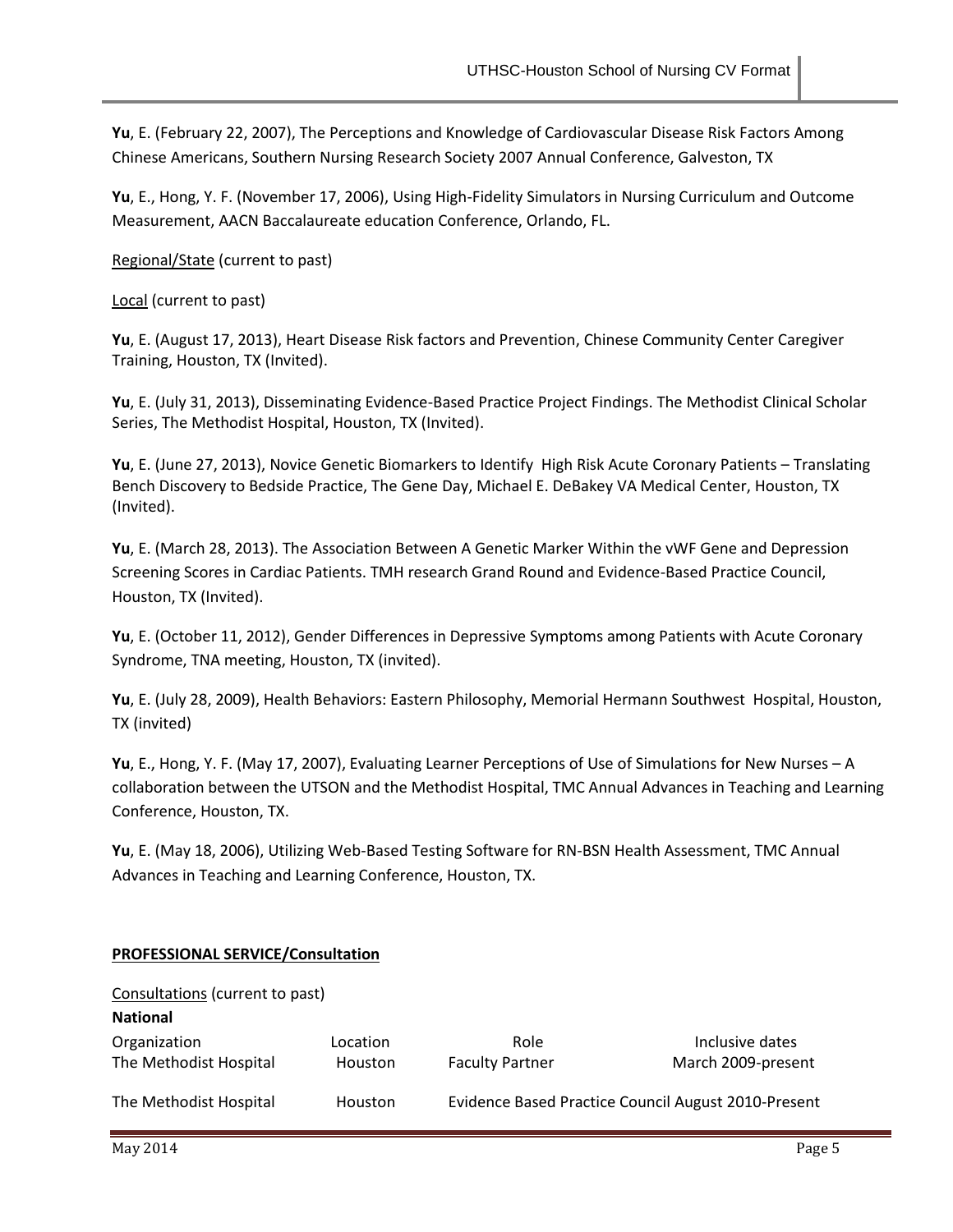| International                                                                                                                                               |                              |                                                                                  |           |                        |           |  |  |
|-------------------------------------------------------------------------------------------------------------------------------------------------------------|------------------------------|----------------------------------------------------------------------------------|-----------|------------------------|-----------|--|--|
| Organization                                                                                                                                                | Location                     | Role                                                                             |           | Inclusive dates        |           |  |  |
| <b>Taipei Medical University</b><br><b>College of Nursing</b>                                                                                               | Taipei                       | <b>Adjunct Faculty Coordinator</b><br>Host visiting nursing faculty and students |           | Summer 2008-present    |           |  |  |
| International observation activities include classes, skills labs, clinical observation at The Memorial Hermann<br>Hospital TMC and The Methodist Hospital. |                              |                                                                                  |           |                        |           |  |  |
| Kaohsiung Medical University<br><b>College of Nursing</b>                                                                                                   | Taipei                       | <b>Faculty Coordinator</b><br>Host visiting nursing faculty and students         |           | Summer 2011-Present    |           |  |  |
| International observation activities include classes, skills labs, clinical observation at The Memorial Hermann<br>Hospital TMC and The Methodist Hospital. |                              |                                                                                  |           |                        |           |  |  |
| TMU College of Nursing<br>Research Project with Dr. Min-Huey Chung                                                                                          | Taipei                       | Co-Investigator                                                                  |           | Summer 2012            |           |  |  |
| Professional Memberships/Roles                                                                                                                              |                              |                                                                                  |           |                        |           |  |  |
| <b>Texas Nurses Association</b>                                                                                                                             |                              |                                                                                  |           |                        |           |  |  |
| American Heart Association/Cardiovascular Nursing Council member                                                                                            |                              |                                                                                  |           |                        |           |  |  |
| Southern Nursing Research Society                                                                                                                           |                              |                                                                                  |           |                        |           |  |  |
| International Society of Nurses in Genetics/Abstract Reviewing Committee/Co-Chair 25 <sup>th</sup> Anniversary<br>Conference                                |                              |                                                                                  |           |                        |           |  |  |
| Institutional Service (current to past)<br>Institution                                                                                                      | Committee                    |                                                                                  | Role      | <b>Inclusive Dates</b> |           |  |  |
| <b>UTHSC at Houston</b>                                                                                                                                     | <b>Faculty Life</b>          |                                                                                  | Treasurer | 2013-2014              |           |  |  |
| <b>UTHSC at Houston</b>                                                                                                                                     | Nominating Committee         |                                                                                  | Member    | 2007-2012              |           |  |  |
|                                                                                                                                                             | <b>Inter Faculty Council</b> |                                                                                  |           | Member                 | 2007-2011 |  |  |
| UTHSC at Houston SON                                                                                                                                        | <b>Scholarship Committee</b> |                                                                                  | Chair     | 2009-2011              |           |  |  |
|                                                                                                                                                             | <b>Baccalaureate Council</b> |                                                                                  | Member    | 2006-Present           |           |  |  |
|                                                                                                                                                             | Search Committee             |                                                                                  | Member    | 2007-2010              |           |  |  |